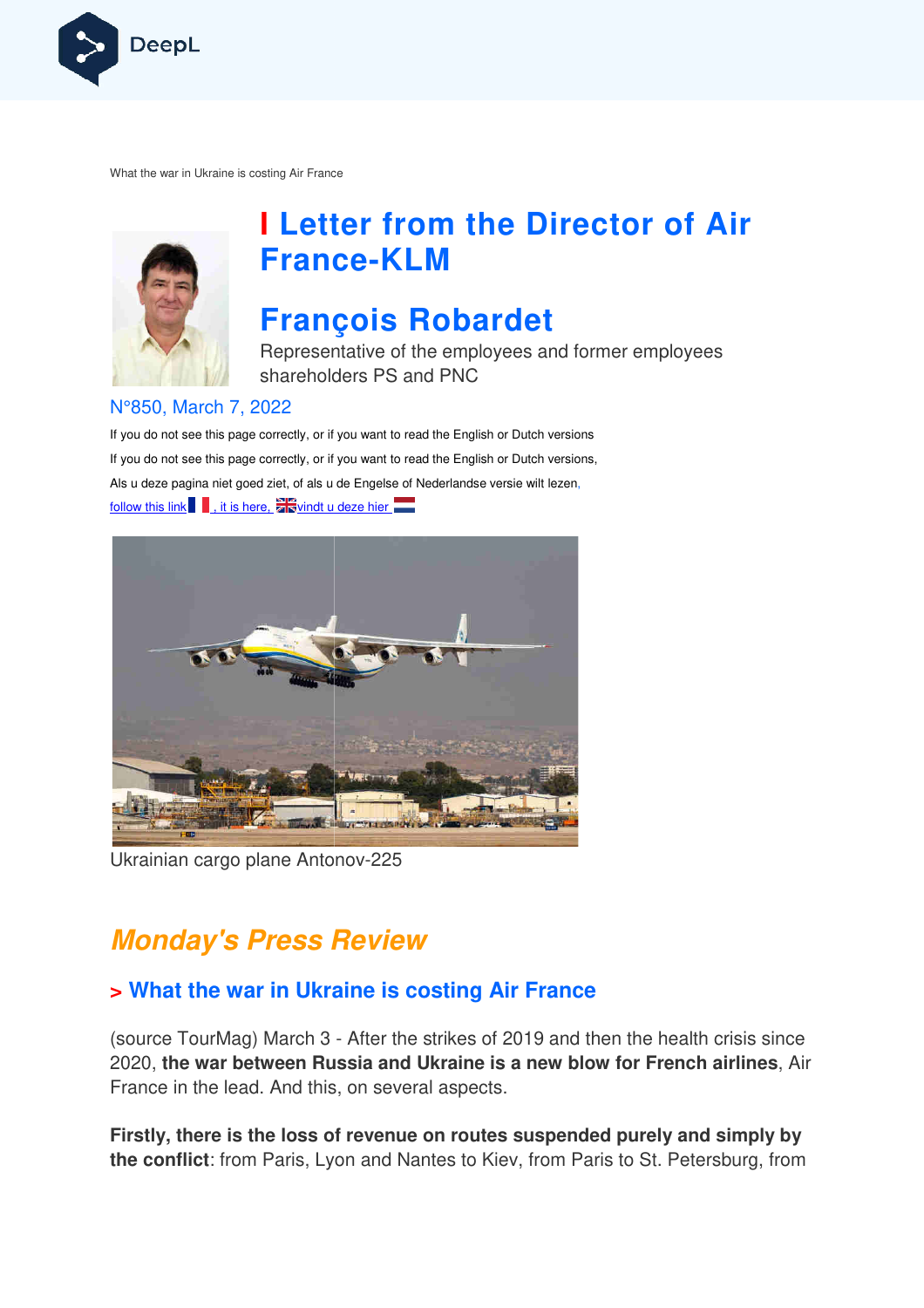Paris, Lyon, Biarritz, Nice, Marseille and Toulouse to Moscow.

 Not to mention the connecting flights to the rest of Ukraine and Russia, which are sometimes very lucrative because they are fueled by business traffic. Let's remember that 35 of the 40 largest French companies have subsidiaries in Russia, and that they are the country's largest foreign employer, with nearly 160,000 employees.  $\left( \ldots \right)$ 

In response to France's decision on Sunday, February 27, to close its airspace to Russian aircraft, **Moscow has also banned European aircraft from flying over its territory**. This decision has serious consequences for Air France, which must find solutions for its flights to China, Japan and South Korea.

(...)

**At the beginning of the week, flights to North-East Asia flew over Azerbaijan and Kazakhstan before landing in the Chinese, Korean and Japanese capitals, with delays of up to 50 minutes on the normal schedule, according to** the French airline.

 $\left( \ldots \right)$ 

**The last impact directly affecting Air France's portfolio: the price of oil**. While the war in Ukraine raises doubts about energy supplies, the price of oil passed the \$110 a barrel mark on March 2, a level not reached since 2014.

If airlines negotiate their fuel purchases in advance, this price increase is bound to have an impact on their fuel budgets in the future.

To put a figure on all these consequences, **the Air France management refuses to give exact figures for the moment** and says it is "monitoring the situation in real time".

 $($ ...)

**My comment:** Flights to Russia and Ukraine represent a small share of airline revenues.

The extension of distances for flights between Europe and Asia concerns few flights, as activity on this network is still far from its 2019 level.

As for the increase in the price of jet fuel, it should be offset for a few weeks by the hedges previously taken out by these airlines.

At this stage, the impact of the war in Ukraine is relatively small for airlines. In any case, it will be out of all proportion to the price paid by Ukrainians.

## **> KLM and the VNV union reach an agreement in principle on a new collective agreement for pilots**

(source Luchtvaartnieuws, translated with Deepl) March 3 - **KLM and the pilots' union VNV have reached an agreement in principle** on a new collective labor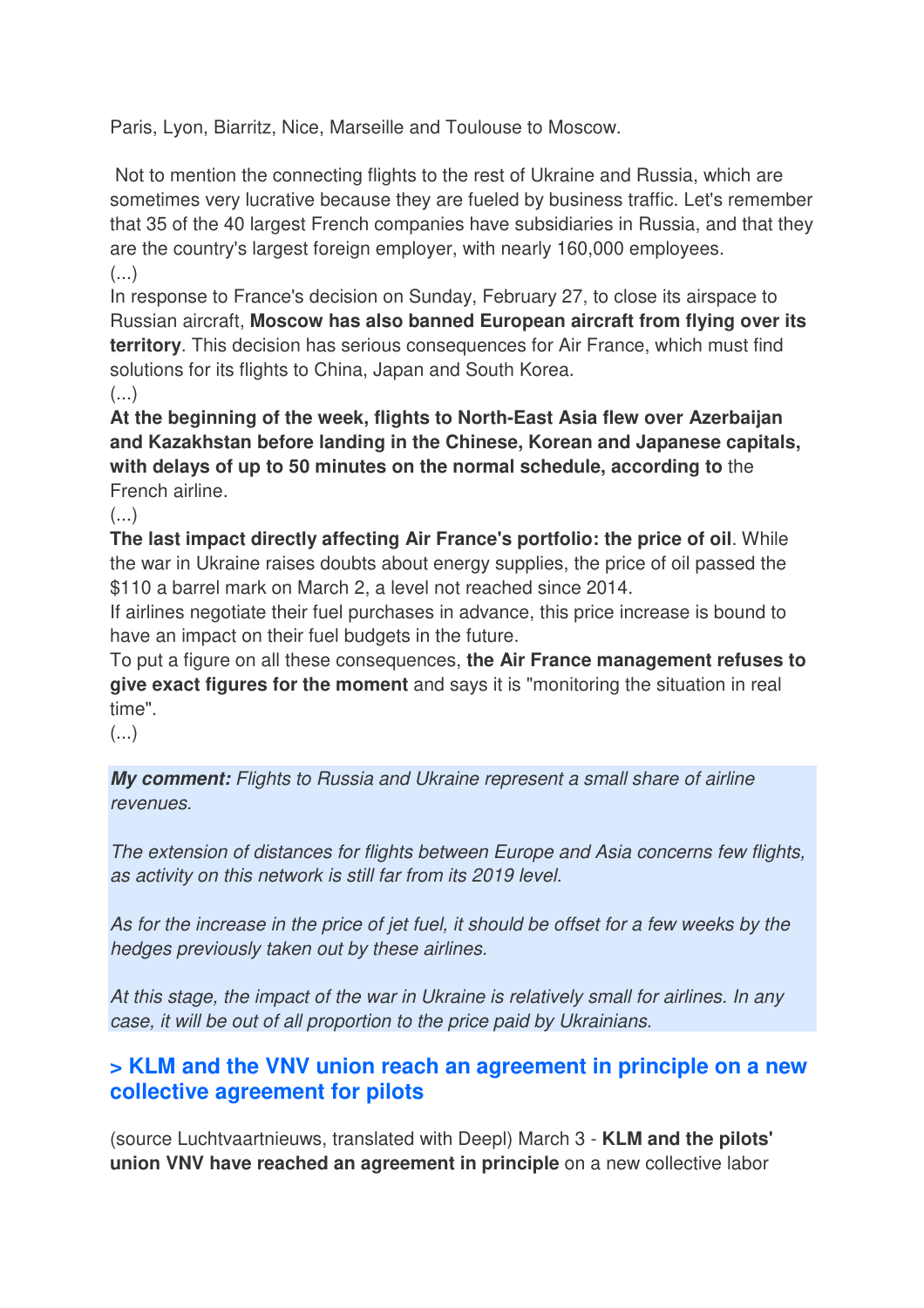agreement for the pilots of KLM and its subsidiary KLM Cityhopper. The new collective labor agreement will be in effect until February 28, 2023. **Previously agreed wage increases will not be paid, but an inflation correction has been agreed.** 

 KLM (...) is satisfied with the result achieved, especially in view of the complicated and uncertain context created by the corona crisis, rising inflation and the war in Ukraine.

 $\left( \ldots \right)$ 

No agreement had yet been reached with the pilots on the contribution to be made by all KLM staff in terms of employment conditions by 2022, as required by the government as part of the loans granted to the airline.

**It was agreed that the agreed and deferred salary increases from the CAO 2019 agreement** (an additional 2.5% on August 1, 2020 and an additional 2.5% on August 1, 2021) **would again not be paid during the term of this CAO**. The same applies to the year-end bonus for 2022.

**According to KLM, the price evolution has been taken into account at the same time. Therefore, pilots can count on a 1.5 percent salary increase on August 1, 2022 and January 1, 2023.** 

 "With this agreement in principle, the pilots are once again making their contribution to the turnaround of KLM," the VNV said in a statement. "The agreement is a continuation of the existing agreements and has been updated on operational and macro-economic developments."

The collective labor agreement package still needs to be submitted to the VNV's member council. After approval, the new collective labor agreement will become final.

**My comment:** the collective agreements signed by KLM with eight unions at the end of 2020 defined the austerity measures that apply until the beginning of 2022 for pilots and until the end of 2022 for ground and cabin crew.

As the Dutch government had requested, after the 2020 negotiations, that the efforts made by all KLM employees should cover the entire duration of the loans, a commitment clause had been inserted in the agreements between KLM and the unions.

The agreement mentioned in the article extends the efforts accepted in 2020 by the KLM pilots, while mitigating them.

## **> 2021 results: Lufthansa cuts losses by more than half**

(source Air & Cosmos) March 3 - On March 3, the Lufthansa Group published its financial results **for the year 2021**. For the past year, **Lufthansa has more than halved its operating loss to €2.3 billion**, compared to an operating loss of €5.5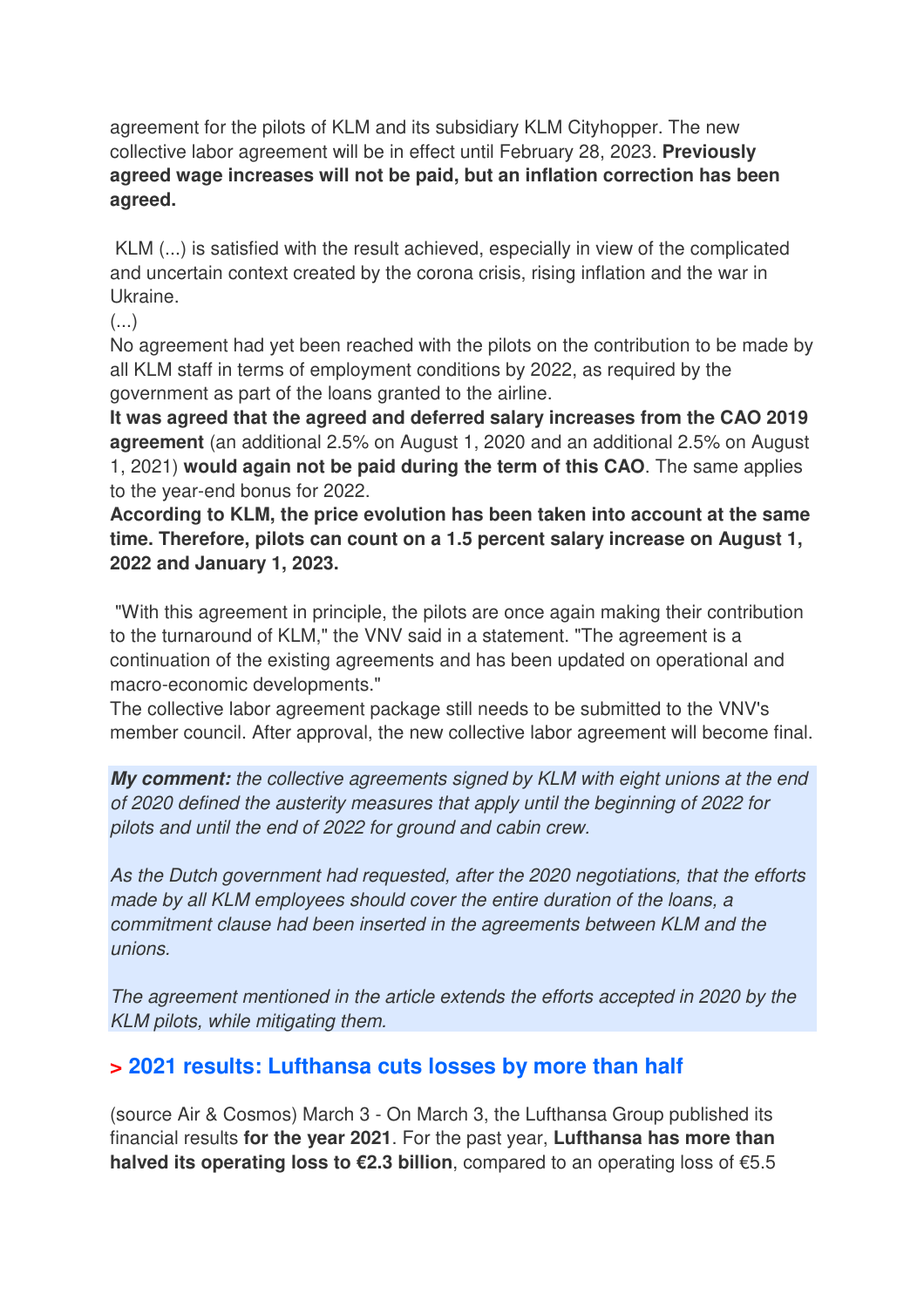billion in 2020. **The Lufthansa group's net result still shows a loss of nearly 2.2 billion euros**, but divided by three compared to the 2020 net loss (7.3 billion euros). **The group has achieved a revenue of 16.8 billion euros in 2021, an** increase of 24% compared to 2020.

**In terms of capacity, the Lufthansa group was at 40% of the pre-crisis level of 2019**. It expects to rise to 70% of the 2019 level this year, with a peak of 85% of 2019 capacity for the 2022 summer period.

Given the new uncertainties generated by the conflict in Ukraine, the group prefers not to make financial forecasts for the year 2022. It still expects a significant improvement in its operating result for the rest of 2022, after a first quarter that was still marked by the effects of the health crisis, with the occurrence of the Omicron variant.

 $(\ldots)$ 

**Concerning discussions with ITA Airways**, Carsten Spohr confirmed that he was in discussions with MSC and that he had met with the Aponte family. **Lufthansa is now waiting to have access to ITA's financials before making a decision**. "A minority stake could be a way to secure a cooperation or to pave the way for a full takeover," said Carsten Spohr.

**My comment:** The table below compares the results of the three main European airline groups.

I have selected three of the main indicators to assess performance in times of crisis.

Compared to IAG (British Airways, Iberia, Aer Lingus and Vueling) and the Lufthansa group, the Air France-KLM group is doing very well :

. Air France-KLM's revenue loss is the smallest of the three groups,

. its operating result is much better than that of its competitors.

Air France-KLM's net income is at a similar level to that of IAG. It should be remembered that it was strongly negatively impacted by the change in the pension scheme for KLM ground

staff. This change, desired by the company, had previously been implemented for KLM pilots and cabin crew.

The significant efforts made by the employees of the Franco-Dutch group have borne fruit.

| Sales figures | 2021 | 14.3 billion   |           | 8.5 billion 16.8 billion |
|---------------|------|----------------|-----------|--------------------------|
|               |      | Air France-KLM | IAG Group | Groupl                   |
|               |      |                |           | Lufthansa                |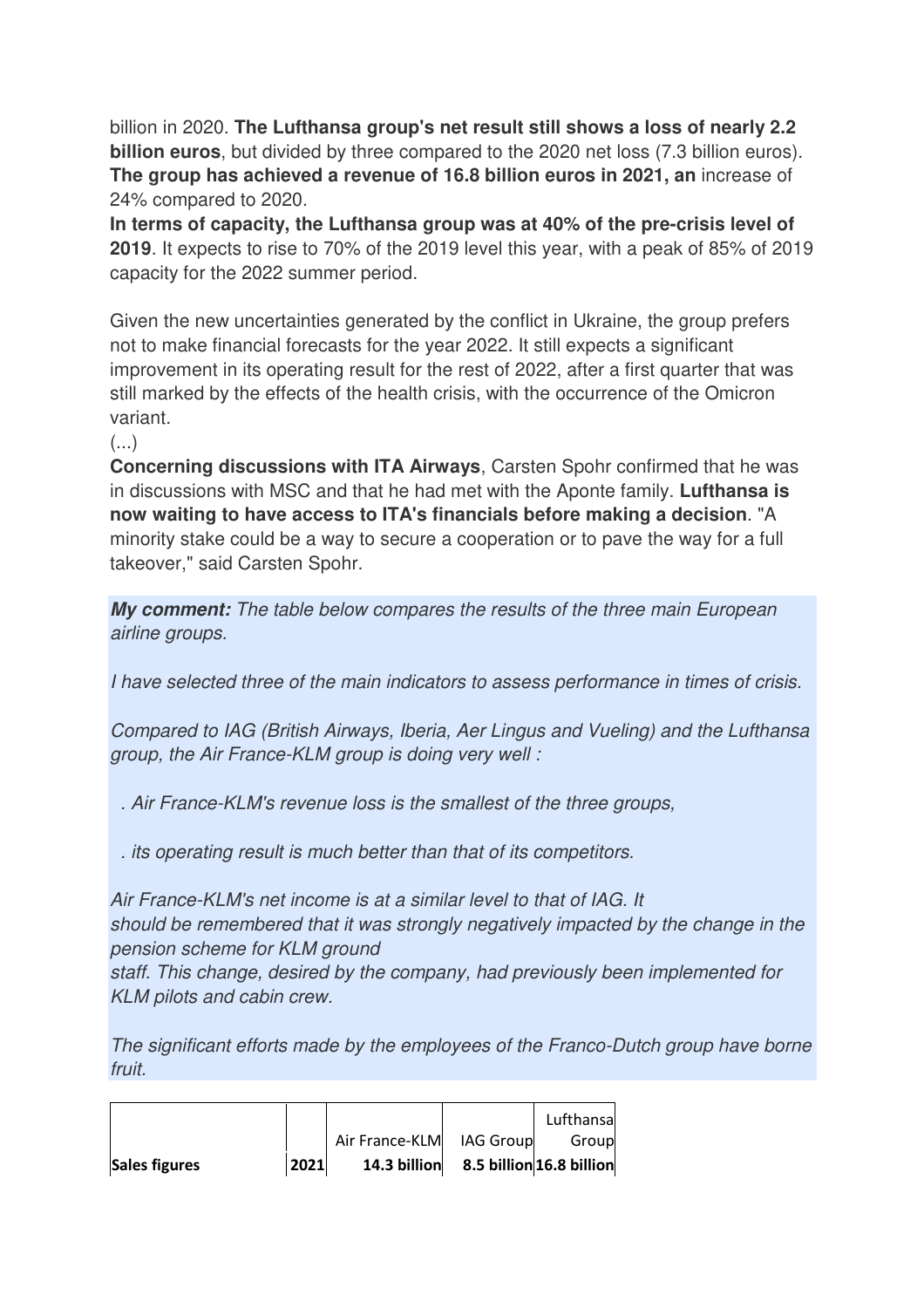|                         | 2019 | 27.2 billion | 25.5 billion 36.4 billion |                           |
|-------------------------|------|--------------|---------------------------|---------------------------|
|                         |      | $-47,4%$     | $-66,9%$                  | $-53,8%$                  |
|                         |      |              |                           |                           |
| <b>Operating result</b> | 2021 | -1.6 billion |                           | -3.0 billion -2.3 billion |
|                         | 2019 | 1.1 billion  | 3.3 billion               | 1.8 billion               |
|                         |      | -2.7 billion |                           | -6.3 billion -4.1 billion |
|                         |      |              |                           |                           |
| Net income              | 2021 | -3.3 billion |                           | -3.0 billion -2.2 billion |
|                         | 2019 | 0.3 billion  | 1.7 billion               | 1.2 billion               |
|                         |      | -3.6 billion |                           | -4.8 billion -3.4 billion |

### **> After the Brexit, France and Germany want to break up IAG according to O'Leary (Ryanair)**

(source L'Écho touristique) March 7 - According to Mickael O'Leary, Germany and France plan to take advantage of post-Brexit rules to force British Airways to become an independent airline.

(...)Indeed,

according to the British newspaper Telegraph, after a pause of more than a year, Brussels officials are now considering how the so-called ownership and control rules will be applied post-Brexit. **Before the Brexit, airlines operating within the EU had to prove they were "owned and controlled" by member states**.

But the rules were suspended after the U.K. left the European bloc, with both sides agreeing to begin talks on a new post-Brexit regime. Now, **Brexit means that UK shareholders are no longer included in the EU ownership count. With a quarter of British Airways' parent company, IAG, owned by Qatar, that means the British airline could break the rules when they come back into effect.** 

 However, the rules are complicated and open to interpretation. **IAG insists it is already compliant by virtue of its Madrid-based board structure**. Brussels officials wrote to airlines before Christmas last year, asking how they would comply with the rules.

O'Leary said the reimposition of the rules, originally scheduled for no later than this month but likely delayed by Russia's invasion of Ukraine, would provide Air France and Lufthansa with an opportunity to weaken IAG's position. The group also owns the airlines Iberia, Aer Lingus and Vueling.

(...)

**My comment:** European legislation on air transport stipulates that, in order to obtain a license to operate flights between two destinations in the European Union, a company must be more than 50% owned "and effectively controlled" by nationals of Member States "directly or indirectly".

Since January 1, 2021, British nationals no longer fall into this category.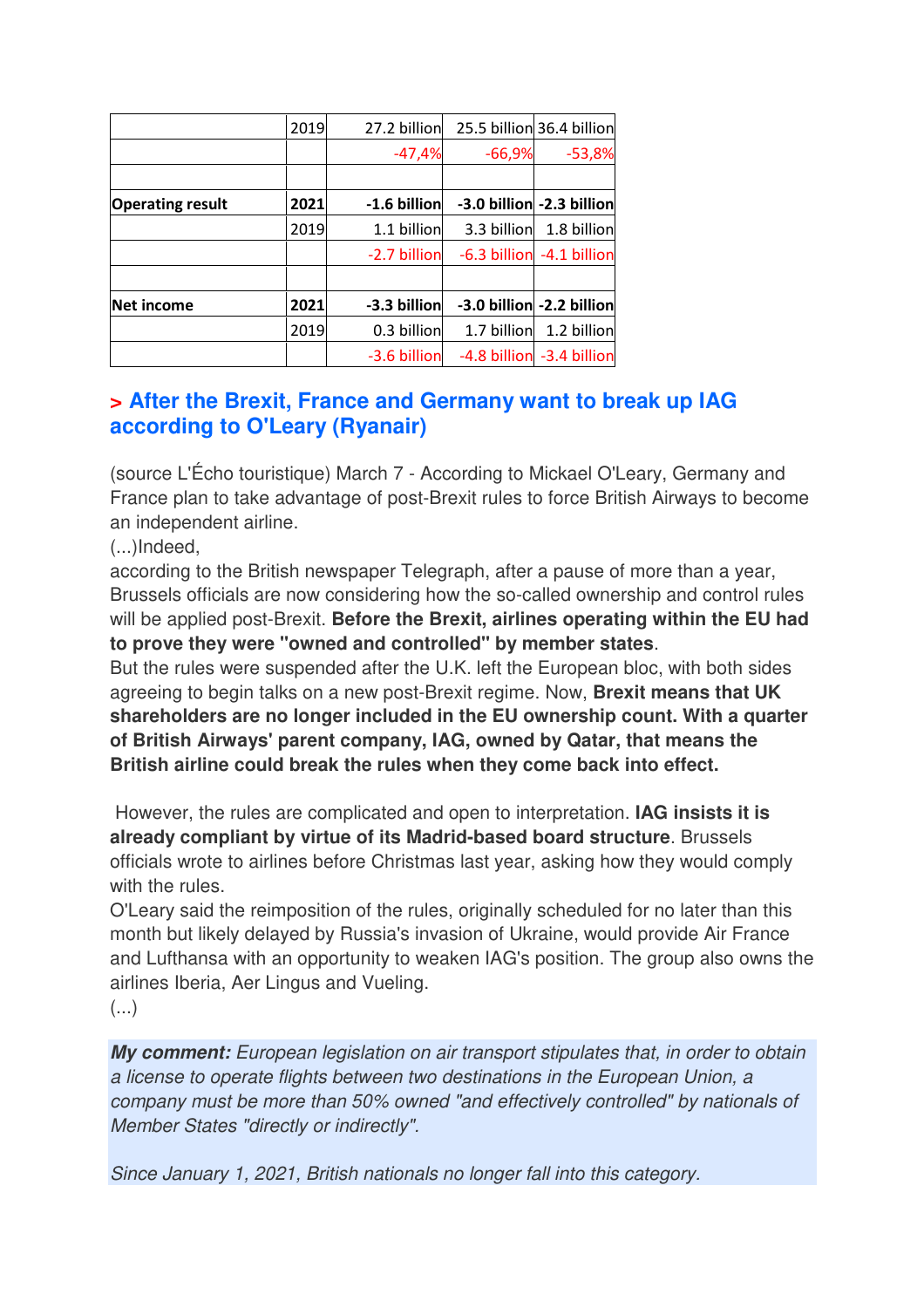In a temporary response to this change, IAG placed all of its voting rights in Iberia in the hands of the Spanish retail chain El Corte Inglés, traditionally close to Iberia. This allowed the Iberian carrier to keep its license to operate in the European Union while the rules were eventually relaxed.

France and Germany's approach is simply to enforce the rules, not to break up IAG, as the article's deliberately catchy title indicates.

It is now IAG's responsibility to demonstrate that the various airlines of the group (British Airways, Iberia, Aer Lingus and Vueling) are in order.

The task for IAG will not be easy as its main shareholder is the government of Qatar, which holds 25% of the capital.

#### **> Etihad cuts losses from 2019 and 2020**

(Source: Journal de l'Aviation) March 1 - While the Covid-19 pandemic has disrupted Etihad's operations, the Abu Dhabi-based company is managing to continue its operational turnaround. It reported revenue up 18% to \$3.14 billion in 2021 and pushed its EBITDA back into the black.

**Etihad remains in a loss, with a negative net income of \$476 million**, but has reduced it significantly from 2020 - when it was \$1.7 billion - and even from 2019 - \$802 million in losses.

**The average load factor remains very low at 39.6%**, but has been steadily improving throughout the year and particularly in the fourth quarter, after the lifting of restrictions imposed in Abu Dhabi, reaching 70% in December.

Cargo activity broke its records, with a 27% increase in tonnage transported and a 49% increase in revenues.

**However, the fleet has been significantly reduced from 103 aircraft in 2020**  (largely grounded then) **to 67 aircraft in 2021**. However, a major development is in the works: the entry into service of A350s. The first one is expected to be operational in the second quarter.

**My comment:** For years, between 2011 and 2016, Etihad Airways opted for an external growth strategy. It took shares in many airlines (Air Seychelles, Aer Lingus, Virgin Australia, Jet Airways, JAT Airways, Alitalia, ...).

This strategy was a failure, Etihad Airways has then chained deficit years.

Etihad Airways, with its 67 aircraft, is now by far the smallest of the three so-called "Gulf" airlines, with Emirates and Qatar Airways each having more than 200 aircraft.

**> The crisis with Russia turns into a Berezina for aircraft rental**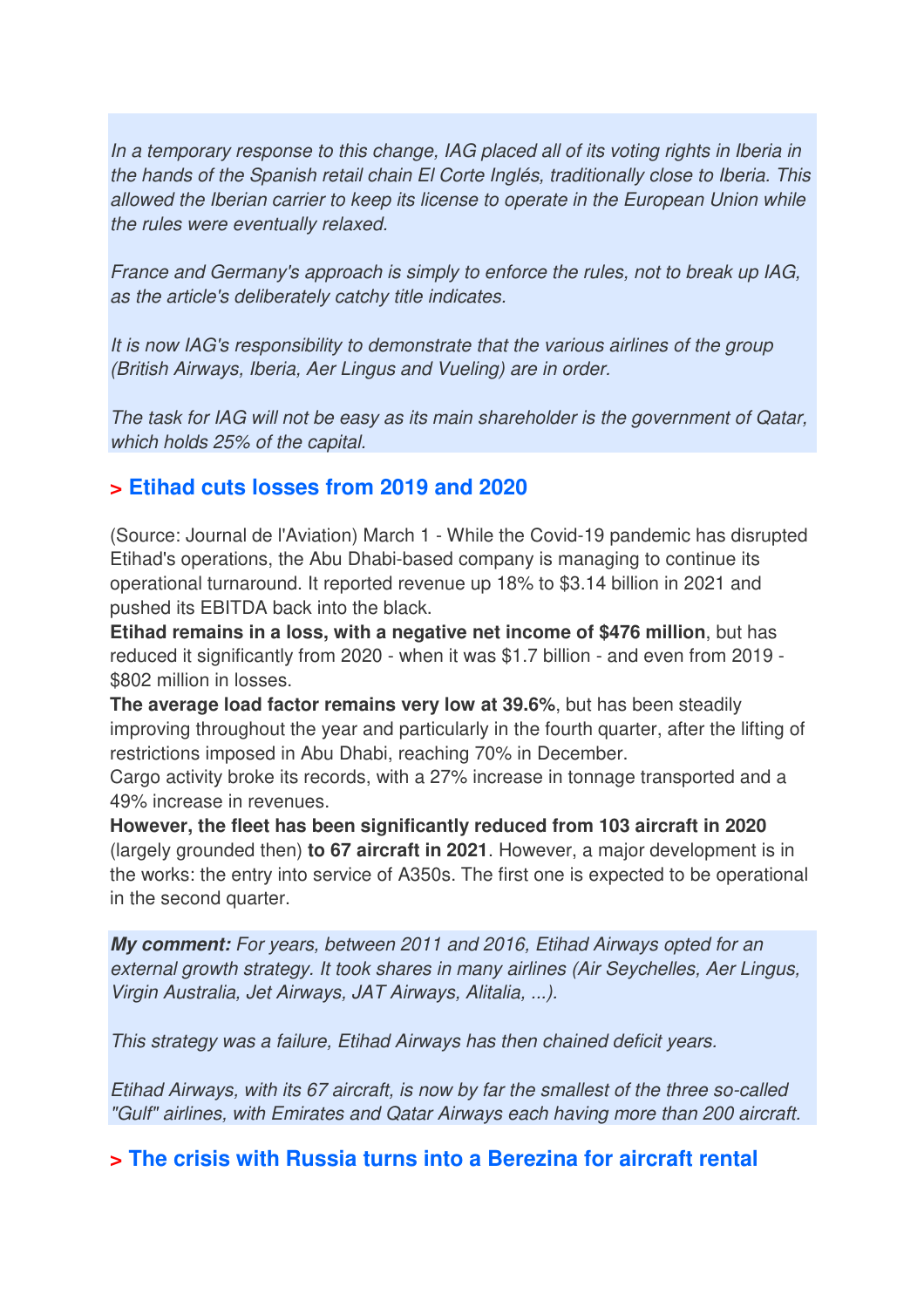#### **companies**

(source Les Echos) March 3 - **The aeronautics industry has been ordered to stop selling aircraft or spare parts to Russia**, but **this blockade applies more broadly to all services in the sector, starting with aircraft leasing**. Specialized firms have therefore been de facto forbidden to sign new leasing contracts. Above all, they must terminate current contracts as soon as possible and recover their aircraft by March 28 at the latest. A real challenge on this scale and with this tight schedule.

**All the airlines registered in Russia**, including Aeroflot, Rossiya, S7 Airlines, Ural Airlines, Azur Air, etc., **operate a total fleet of 980 aircraft**. According to the specialized firm Cirium, **777 are currently leased** to operators. Of this total, 515 aircraft are leased to foreign firms, with a catalog value of some 10 billion dollars, according to Reuters.

**The global giant of the sector, the Irish AerCap** (...) **estimates its exposure to the Russian and Ukrainian market at 152 aircraft at the end of 2021**. That is, in value, 5% of its fleet of more than 2,000 aircraft leased to some 300 customers. (...)

The sudden decision of the West already poses many practical problems of application. **How cooperative will the Russian authorities be when faced with leasers or their lawyers who want to recover their aircraft by force?** And even in favorable cases, how can foreign pilots be sent for repatriation flights, given the closure of airspace, which is larger than Russia alone? Moreover, many of the aircraft in question are currently scattered outside Russia, far from the headquarters of their operators, notably at various European airports, where they have remained parked due to the blockade.

 $\left( \ldots \right)$ 

More serious in the medium term for professionals, **this sudden and massive cancellation of contracts for more than 500 aircraft should have an impact on the value of average rents for Airbus or Boeing aircraft that will be replaced elsewhere in the world**, and on the value of many models on the second-hand market.

**In a matter of hours, the world's two major aircraft manufacturers have cut ties with their Russian customers. Boeing is suspending major operations in Moscow**, its training campus, and temporarily preventing its employees and partners in Russia from accessing sensitive technical data because of the lack of U.S. export licenses. **The Chicago-based aircraft manufacturer said it has suspended the supply of spare parts, maintenance and technical services to Russian customers.** 

Its European rival **Airbus said it is taking similar action**, citing a growing list of international sanctions following Russia's invasion of Ukraine. "Airbus has suspended support services to Russian airlines, as well as the supply of spare parts to the country," the aircraft maker said in a statement Wednesday.

**My comment:** Aircraft leasing companies are facing their third crisis in three years: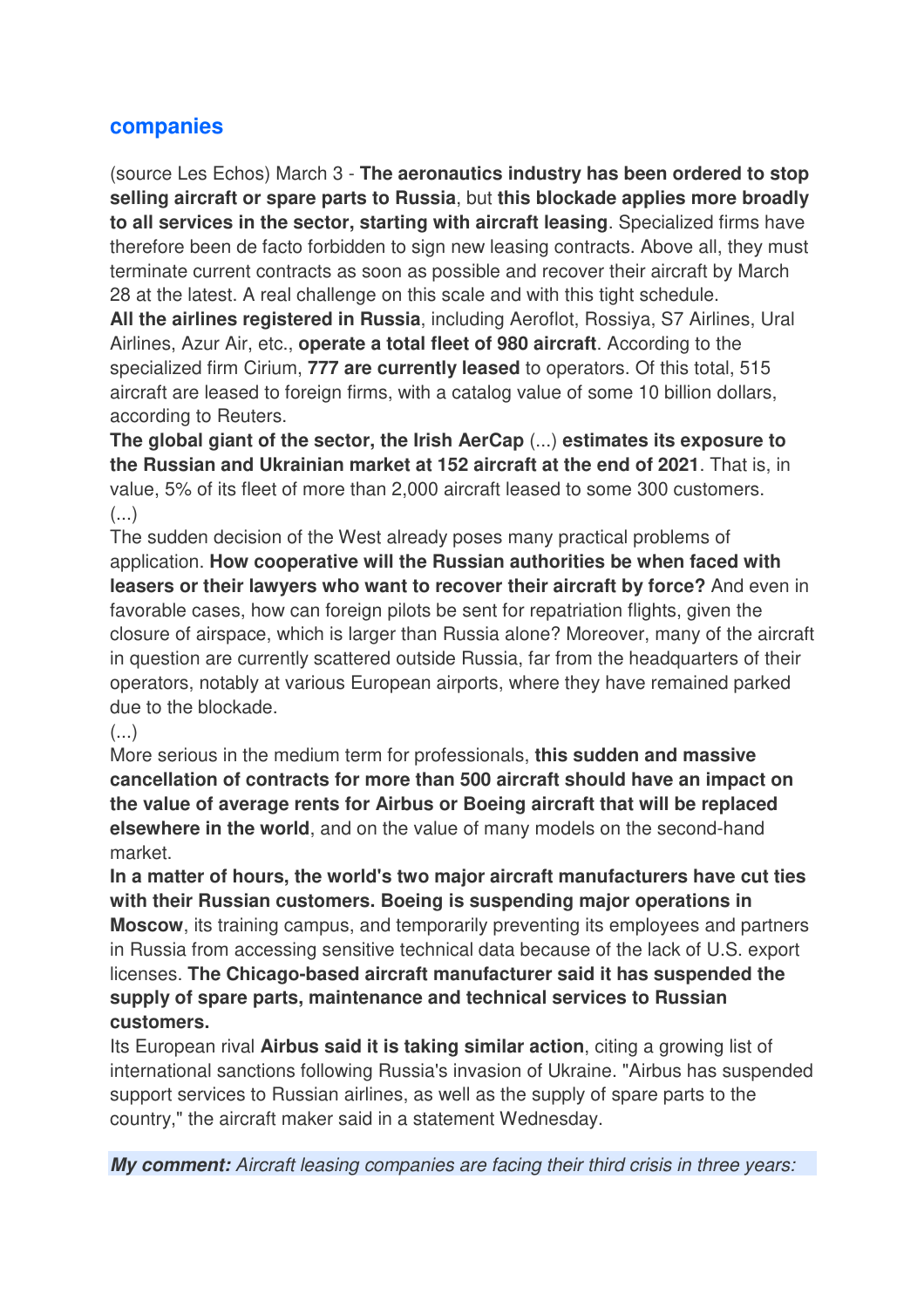suspension of Boeing 737 MAX flights, Covid-19 and now interruption of leasing contracts with Russian airlines.

This situation is causing a drop in leasing costs, which airlines could benefit from when business resumes.

In addition, Sabre and Amadeus have decided to remove Aeroflot from their reservation systems, forcing Aeroflot to suspend its international traffic from March 8.

### **> SCARA: 30% increase in airport security costs in one year**

(source Air Journal) March 6 - The Syndicat des Compagnies Aériennes Autonomes (SCARA) denounces a 30% increase in the refundable advance on airport tax (TAP) decided by the State, and this "without any prior consultation with the profession". **The deficit of the airport security budget**, which was previously estimated at 550 million euros, **has just increased to 700 million euros**, a 30% increase, explains SCARA. These 700 million euros were advanced by the State to the airports to cover their loss of revenue on the TAP due to the drop of more than 70% of air traffic during the health crisis. **The State therefore requires the repayment by the airlines of these 700 million euros, plus financial interest and management fees, over seven years from 2024.** 

"The State is always puncturing the airlines exsanguinated at the end of the crisis," denounces the SCARA in a statement. "**It is therefore to make airlines, already heavily affected by the crisis, pay for a security / safety service that has not been rendered, on flights not made during the period of health crisis 2020- 2022**," adds the union that includes 50% of French airlines. In

addition, to simplify administration, **the French Civil Aviation Authority** (DGAC) **has combined all the various taxes with different statuses into a new tax called the Taxe sur le transport aérien de passagers** (TTAP) - the Taxe d'Aéroport (TAP), which is changing its name to T2S and which covers airport security/safety charges the Taxe de l'Aviation Civile (TAC), which finances part of the DGAC's expenses; and the Taxe de Solidarité sur les billets d'avion (Taxe Chirac), which finances the international organization UNITAID responsible for centralizing the purchase of drug treatments for developing countries and, since 2020, the French railway infrastructure.

But for SCARA, "it is a question of making the allocation of these taxes opaque and of making them safe in order to increase them in the future without any control being exercised by the contributing airlines".

**My comment:** The regrouping of the three taxes (TAP, TAC, Taxe Chirac) into one (TTAP) is an opportunity to make a reminder.

Of these three taxes, only the Taxe de l'Aviation Civile (TAC) is directly related to the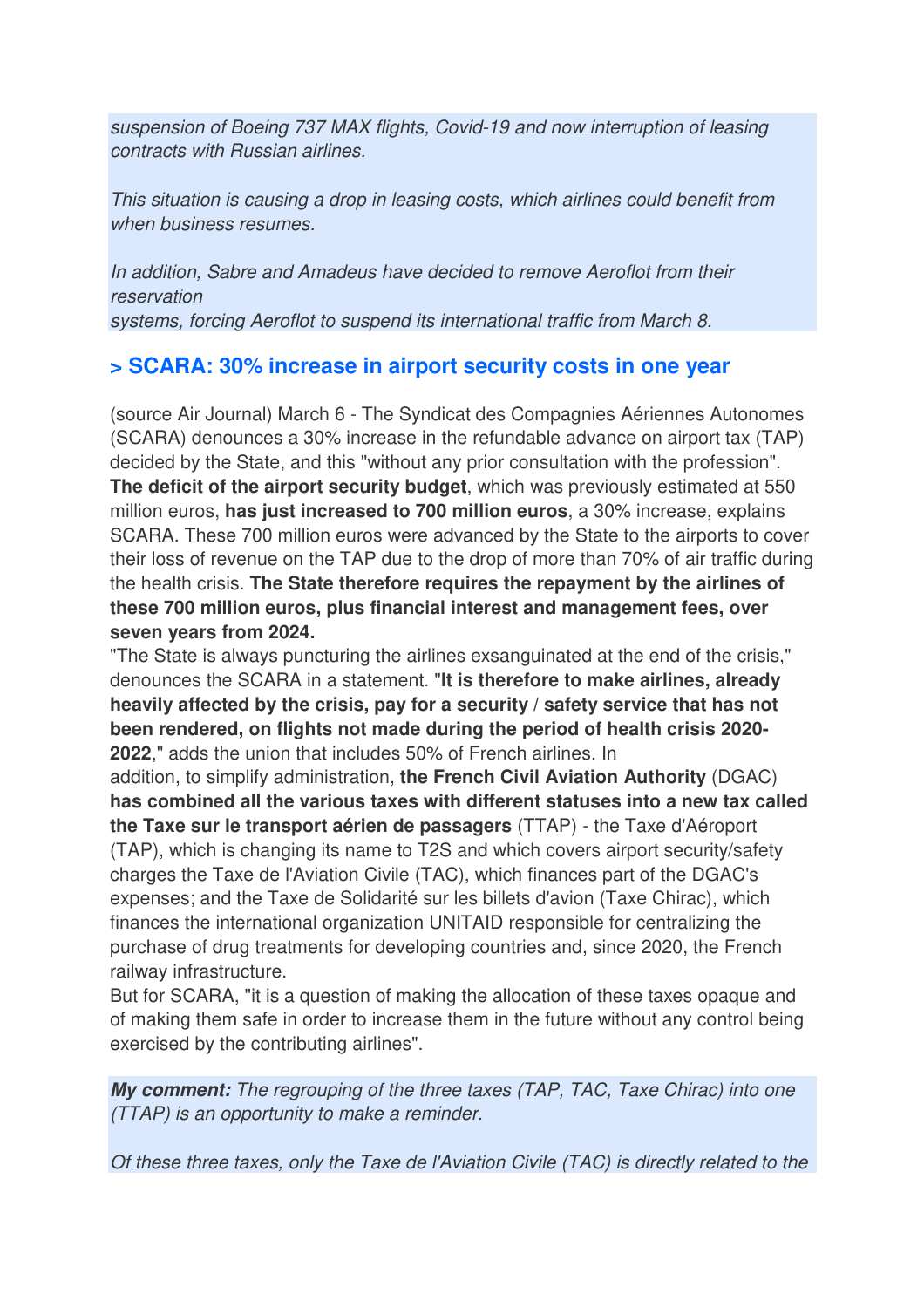activity of airlines.

The Airport Tax (TAP) covers the cost of airport security, a governmental activity. France is one of the few countries to pass on the cost to airlines.

Finally, the Solidarity Tax on airline tickets (Taxe Chirac), initially intended to finance the international organization UNITAID, has seen its regime modified in 2019.

From now on, the proceeds of this tax will be allocated to two beneficiary organizations:

. the historical beneficiary: the Solidarity Fund for Development (FSD), up to an initial ceiling of €210 million

. a second beneficiary since January 1, 2020: for a second ceiling of  $\epsilon$ 230 million above €210 million, the Agence de financement des infrastructures de transport de France (AFITF), a public administrative establishment of the State in charge of contributing to the financing of rail, road, port or river infrastructure projects and to the development of public transport projects in France.

This tax is payable by all public air transport companies, regardless of their nationality or legal status.

However, Air France is the main airline to contribute to this tax.

## **Stock market press review**

#### **> Air France KLM: a new blow**

(source Boursier) March 7 - **Soaring oil prices are not helping the airline sector, which has already been hit by the health crisis. Air France KLM is the perfect example,** with its share price recording its biggest drop (-10% to 3.1 euros) in over two years in the morning in Paris. Elsewhere in Europe, easyJet stumbled by 8.8%, Ryanair plunged by 8%, Lufthansa lost 5.8% and IAG fell by 7.5%. Although carriers generally cover part of their fuel bill to protect themselves against such events (Ryanair is the most covered), this "insurance" will not prevent a clear increase in their operating costs, as 100% of consumption is not protected. In addition, the three major 'traditional' European carriers must also face the closure of Russian airspace to serve Asia from the Old Continent. Not to mention the routes to Russia and Ukraine, which are now closed.

**My comment:** The war in Ukraine impacts all airlines. At the end of the day, the Air France-KLM share was down "only" -6.07%, at 3.295 euros.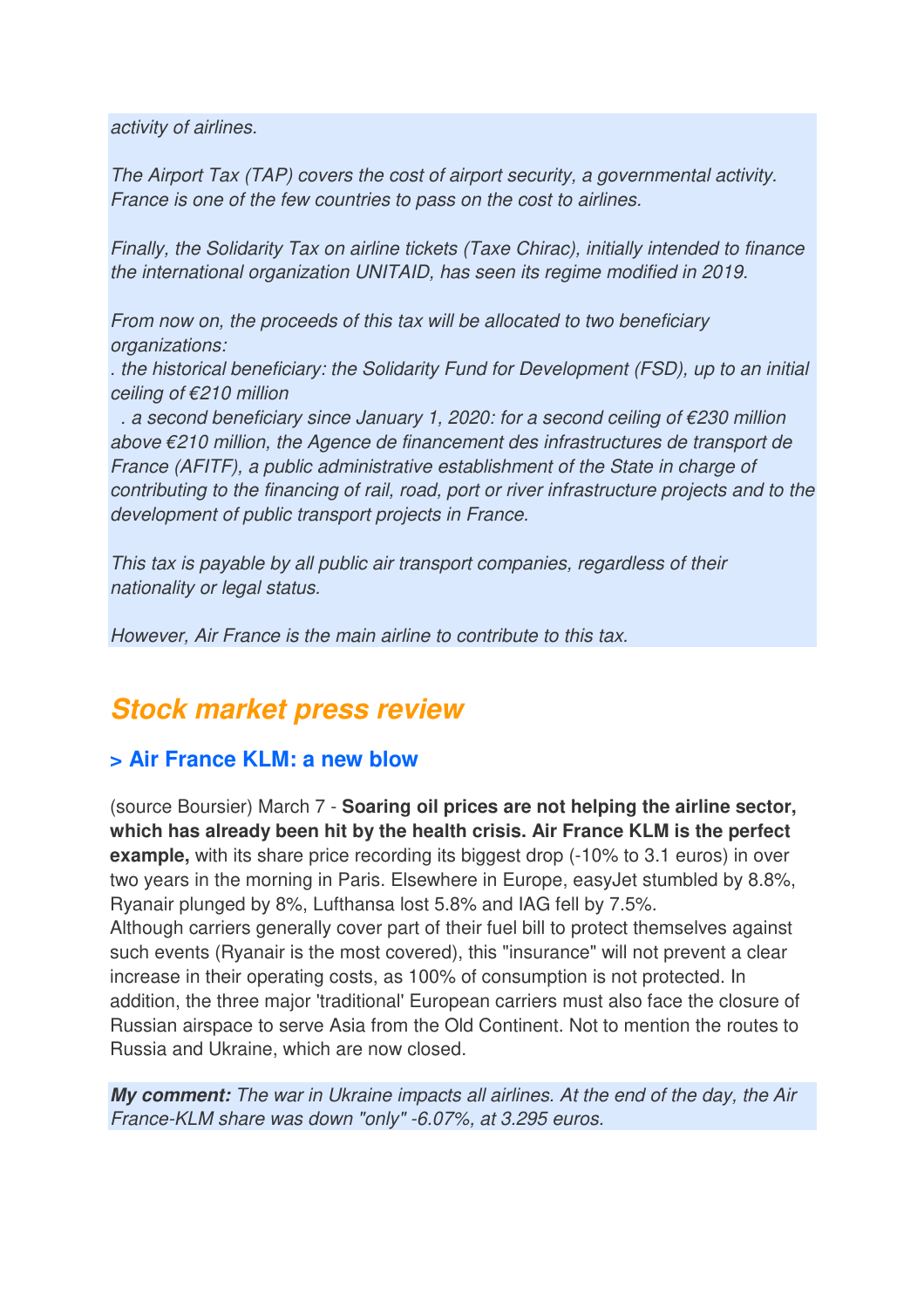# **End of the press review**

#### **> Advice for employees and former employees who are shareholders**

You will find on my navigaction site the modalities of access to the managers' sites.

To avoid forgetting to change your contact information each time you change your postal address, **I advise you to enter a personal e-mail address**. It will be used for all correspondence with the management organizations.

Keep all the documents related to your Air France-KLM shares in one place: all the letters you receive from the different managers, Natixis, Société Générale, your personal financial institution if you bought your shares through it.

#### **> My comments on the Air France-KLM share price trend**

**The Air France-KLM share price was 3.295 euros** at the close on Monday 7 March. **It is down -16.60%.** 



Before the coronavirus epidemic, Air France-KLM shares were at 9.93 euros.

Evolution of the Air France-KLM share price over five years. The sharp drop corresponds to the beginning of the Covid-19 epidemic.

#### **The analysts' average (consensus) for AF-KLM shares is 3.46 euros**. The highest price target is 5.50 euros, the lowest 1.30 euros.

You can find the details of the analyst consensus on my blog. I do not take into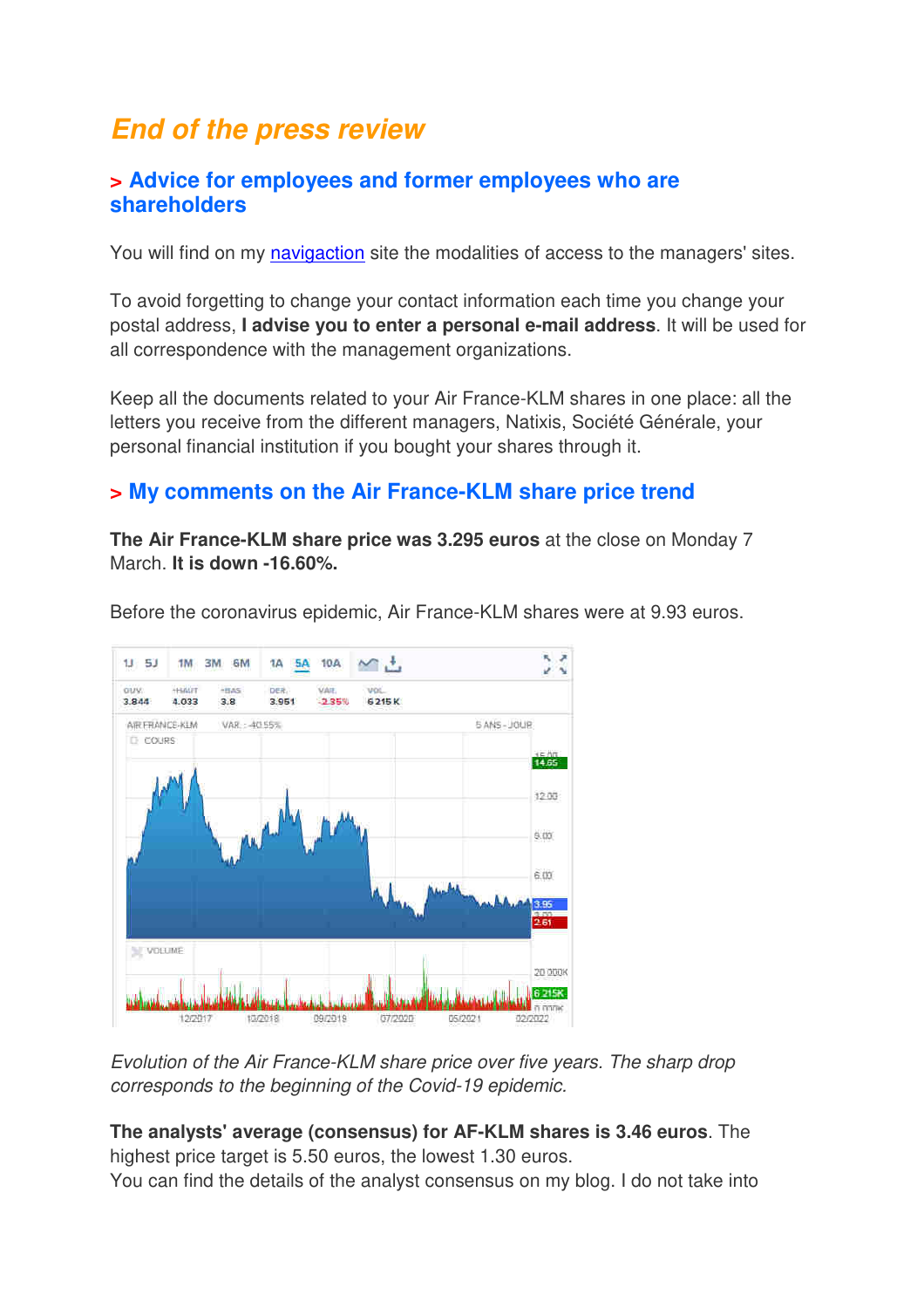account the opinions of analysts prior to the beginning of the health crisis.

**The price of Brent crude oil** (North Sea) **rose sharply this week from \$22 to \$123**.

**The crisis in Ukraine is the reason for the rise in the price of oil, which** also affects copper and gold.

**Brent crude has already exceeded its 2014 level of \$110.** 



At the end of October 2020, it was at a low of \$37.

Evolution of oil prices over ten years. The sharp drop corresponds to the beginning of the Covid-19 epidemic.

#### **This indicative information does not constitute an invitation to sell or a solicitation to buy Air France-KLM shares..**

You can react to this press review or send me any information or thoughts that will help me better carry out my duties as a director of the Air France-KLM group.

#### **You can ask me, by return, any question relating to the Air France-KLM group or to employee share ownership...**

See you soon.

To find the last press reviews of Monday, it is here